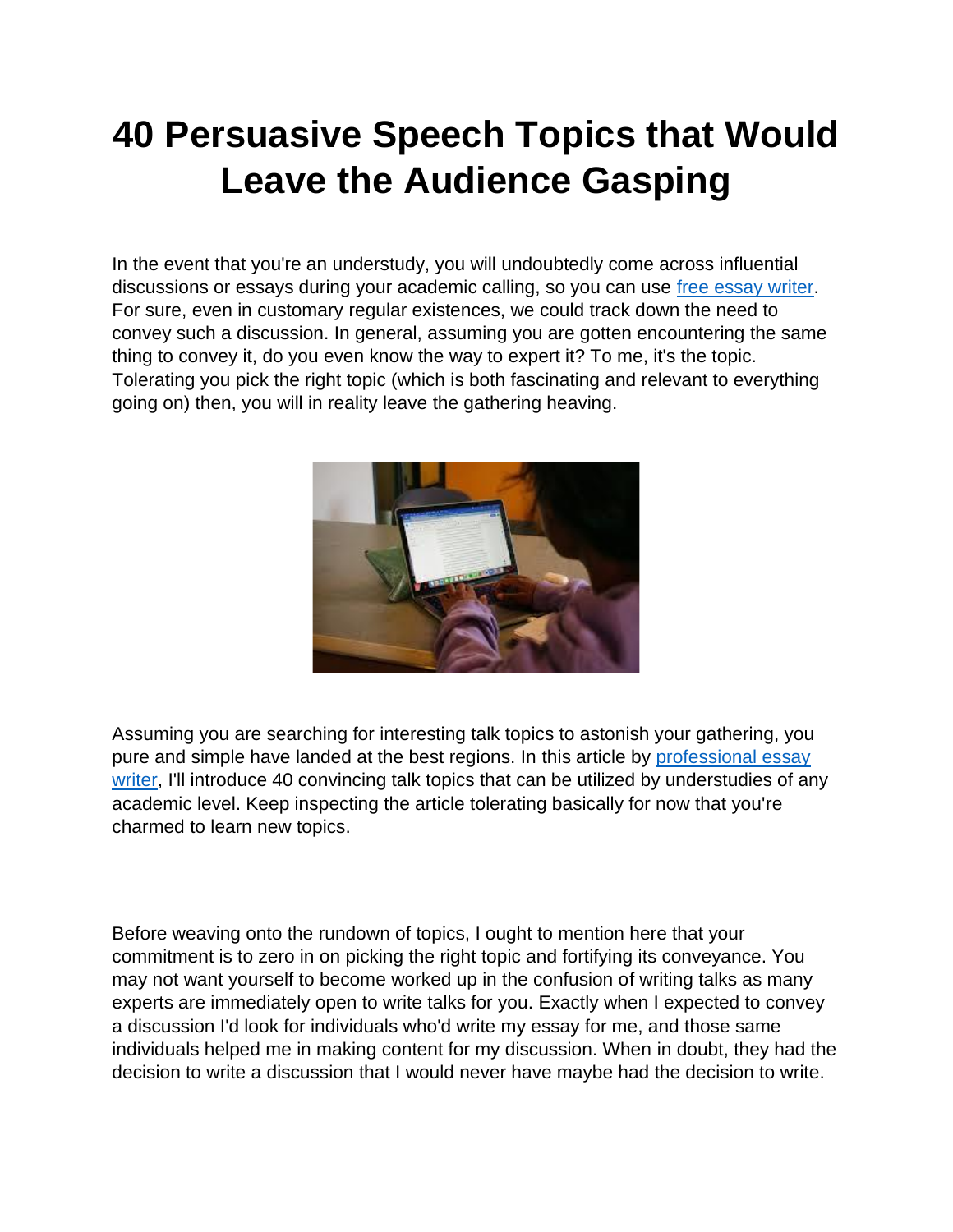# **40 Persuasive Speech Topics**

I will detach topics proposed by [expert essay writer](https://youressaywriter.net/) into various classes so you can examine your area of interest.

## **Education**

- 1. Students ought to be get compensated for getting passing marks
- 2. Distant learning is dispensing with the ensured substance of leaning
- 3. Schools ought to ban homework
- 4. Laws related with school uniforms are unlawful
- 5. More unambiguous subjects ought to be presented at the school level

6. Schools ought to venture through a mandatory test from understudies for entering helper school

- 7. Athletic exercises at the college and schools level ought to be paid
- 8. Single-sex colleges ought to be reduced
- 9. Bullies at school ought to be straightforwardly kicked out
- 10. Mandatory handwriting classes ought to be done at elementary school
- 11. Grades do not depict an adolescent's academic level

#### **Social**

1. Kids more young than 15 ought not be given admittance to long range informal correspondence areas

- 2. Parents to be ought to be given mandatory supporting portrayals
- 3. Kids ought to be paid by their kin for home assignments
- 4. Everyone ought to have free admittance to the web
- 5. Gaming occupation ought to be managed more in a real manner
- 6. Pets ought to be permitted in schools and the working environment
- 7. Kids ought to be permitted to pick their own bedtime.

8. A significance pageant is an in general discriminatory occasion and ought to be banned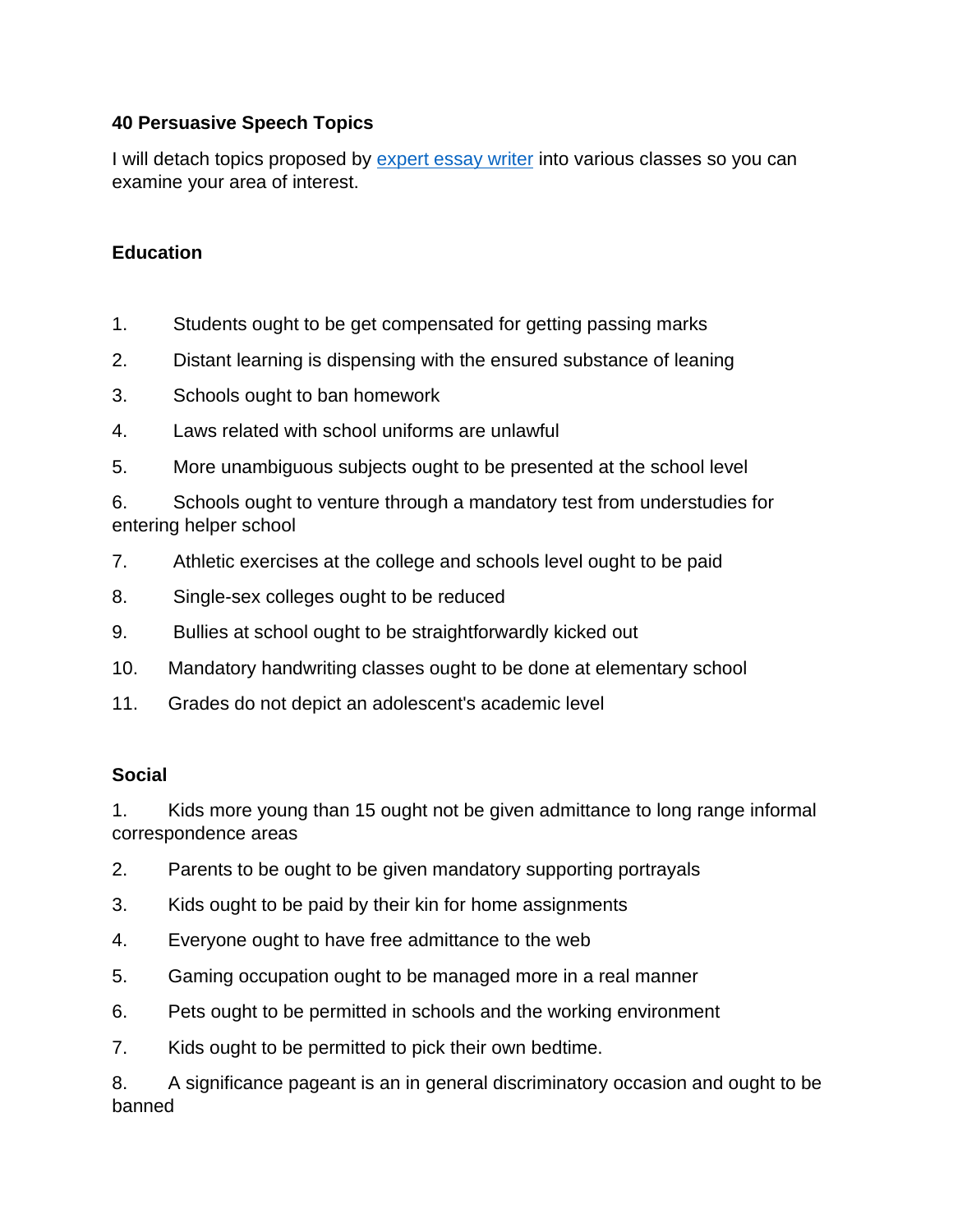- 9. School starting time ought to be surrendered
- 10. Every adolescent ought to get mandatory early education

## **Animals**

1. Zoos and aquariums ought to be banned and unequivocally charged for keeping animals in a compromising environment.

- 2. Animal testing ought to be banned
- 3. Brands that utilization animal skin and other body parts ought to be banned
- 4. Pets ought to be adopted as opposed to sold

## **Different Topics**

- 1. Abortion ought to be supported
- 2. The authentic drinking age ought to be reduced
- 3. Android is superior to iOS
- 4. Social media is mentally debilitating
- 5. Mental medical issues ought to be standardized
- 6. The clothing standard in workplaces ought to be unequivocally depicted.
- 7. Child inoculations ought to be free
- 8. Soft beverages ought to be banned
- 9. Prisoners ought to save a decision to project a democratic form
- 10. Online dating is awful
- 11. Communication is the way to anything
- 12. Sharing life through virtual entertainment is a danger
- 13. Public transport ought to be free
- 14. Old age driving ought to be hindered
- 15. Human cloning ought to be banned